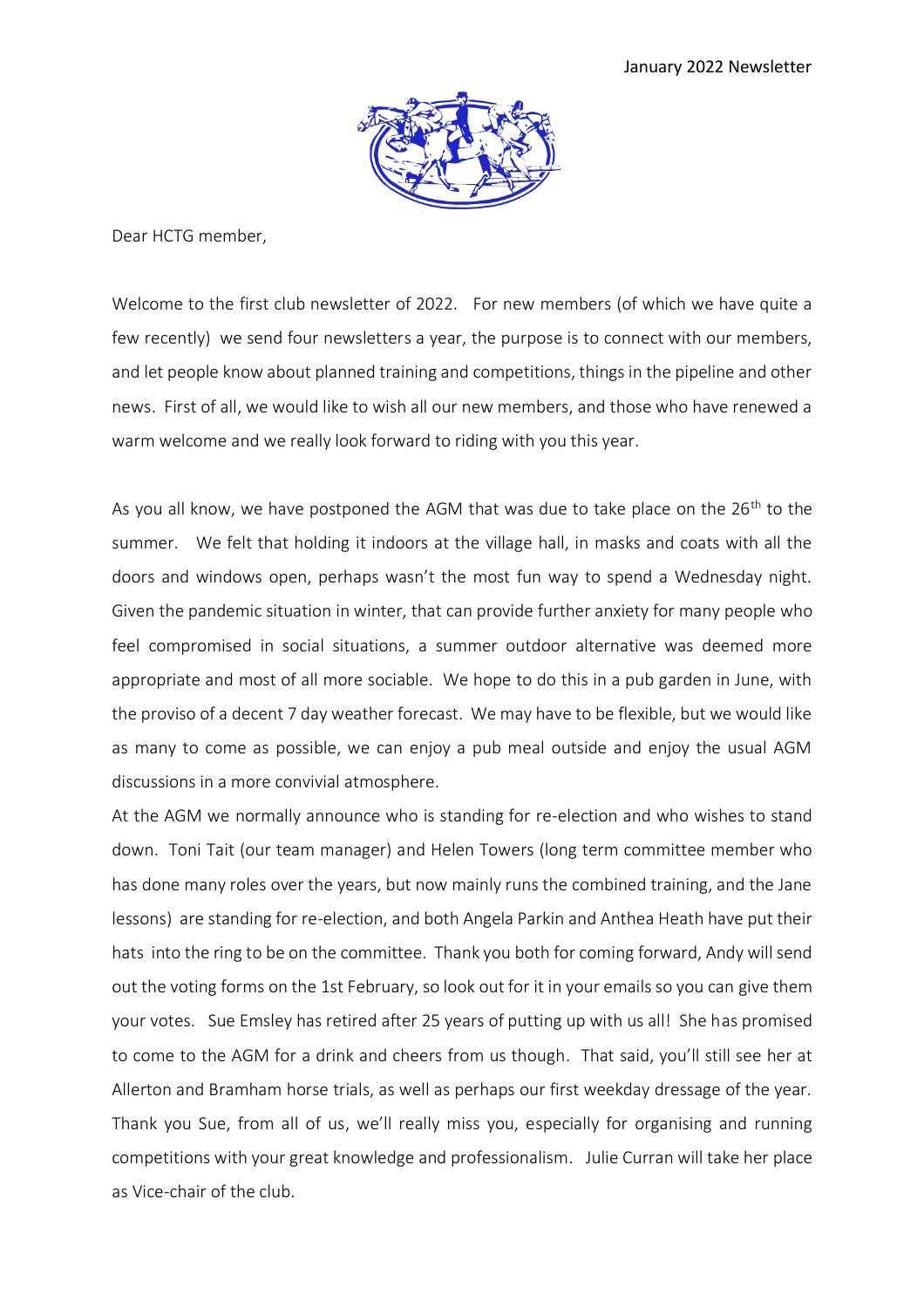# Lessons and Training

Don't forget all lessons are advertised on our riding club website, [www.hctg.org.uk/whats-on](http://www.hctg.org.uk/whats-on) . In the diary page you will find all the relevant hyperlinks to take you to the horsevents page for booking and paying, you can also look for lessons on<https://horsevents.co.uk/HCTG/> but please note not all the club activities are listed here. The full diary is found on the club website. Lessons have been busy and well attended. We've had jumping with Hazel at Allerton ad also Tracey Newman coming to Ledston, with more in the diary. Tracy Garside has been teaching her monthly polework, always very popular, and new for this year we ran the group dressage training at Askham. The format was an hour lesson in a group of four riders, with a different theme each week. The lessons were really popular and everyone enjoyed them, practising or learning new skills. We will run this course again from the middle of April on Thursday nights. This year will see a price increase for the Jane Bartle Wilson lessons, they will charge us in line with what they charge their other clients, however our lessons still are very good value as we organise the groups of three/pairs, and if you have earned the 20 % helper discount it's even better. From February  $1<sup>st</sup>$  her prices are £35 per rider in a shared lesson (£28 with helper discount), or £70 for a private.

The horsevents booking fee is 3.9% plus 40p on each lesson. We appreciate this is an extra cost but given the very high turnover of lessons and thus cash in and out of the club, which amounts to tens of thousands of pounds worth of accounting to consolidate, its currently our best and most efficient option.

## Club competitions

Our first club dressage of the year will take place this Sunday, and its full! Weekday dressage will hopefully follow as soon as we find someone to run it.

The Christmas Show Jumping ran on the 28<sup>th</sup> December, it was a great day, we had a brilliant turnout and make approx. £650 for the club, which helps us subsidise lessons and teams. Thanks to all of you who came and helped all day, and to those who entered and make it such a fun competition, as well as the great xmas fancy dress outfits. Charli Cripps horse won the day on that score!

### Camp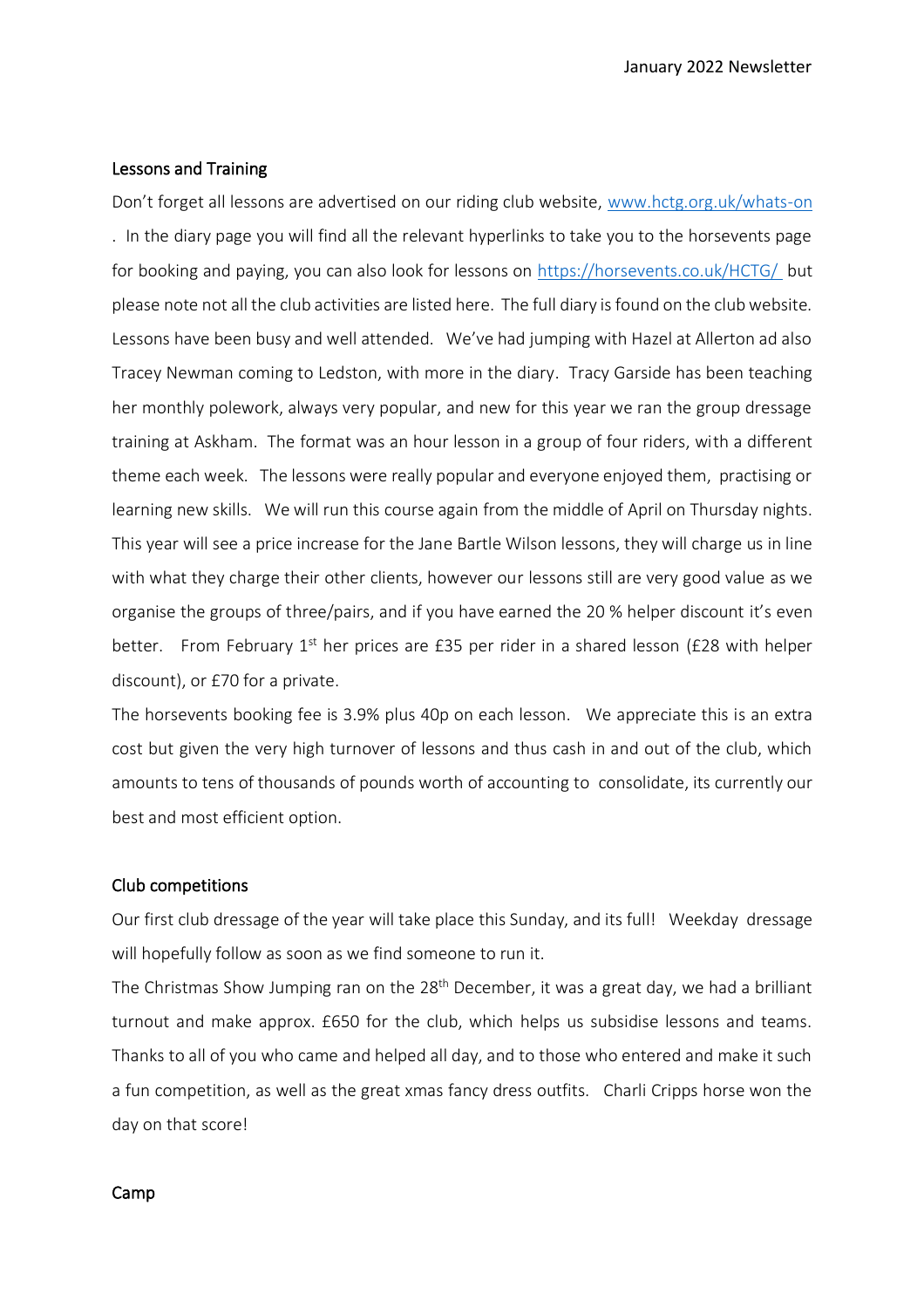Our next camp takes place at Somerford on March 17<sup>th</sup>, less than 10 weeks away! Keep your eyes peeled for updates from Bobby. She is full but keeps a waitlist so contact her if you want to be on it.

# Teams

We're at Bishop Burton this weekend, 100 + , 100, 90 and 80 teams all competing. Riders selected are The 80 Rockstars are Angela [Burrows](https://www.facebook.com/angela.burrows.31?__cft__%5b0%5d=AZXd5DUECtC3PxRIfTEAlVGuJECjbPCRHmcQE2qxHcx6j2zXrhtLES7ZbZAZwo3Q0Fu5f9Pw4PBnZAUggJT8CIddfIKdGYjwDsW1An2PNznWQS84X302gPs_ICHzsiYUhRgswoMtnmwrQrhEo_FxNaU_ZNxypNc4iiamW-1IrbsaUQ&__tn__=-%5dK-R) Bobby Good, Mike [Cairns](https://www.facebook.com/mike.cairns.39?__cft__%5b0%5d=AZXd5DUECtC3PxRIfTEAlVGuJECjbPCRHmcQE2qxHcx6j2zXrhtLES7ZbZAZwo3Q0Fu5f9Pw4PBnZAUggJT8CIddfIKdGYjwDsW1An2PNznWQS84X302gPs_ICHzsiYUhRgswoMtnmwrQrhEo_FxNaU_ZNxypNc4iiamW-1IrbsaUQ&__tn__=-%5dK-R) and [Vanessa](https://www.facebook.com/vanessa.howdle?__cft__%5b0%5d=AZXd5DUECtC3PxRIfTEAlVGuJECjbPCRHmcQE2qxHcx6j2zXrhtLES7ZbZAZwo3Q0Fu5f9Pw4PBnZAUggJT8CIddfIKdGYjwDsW1An2PNznWQS84X302gPs_ICHzsiYUhRgswoMtnmwrQrhEo_FxNaU_ZNxypNc4iiamW-1IrbsaUQ&__tn__=-%5dK-R) [Howdle,](https://www.facebook.com/vanessa.howdle?__cft__%5b0%5d=AZXd5DUECtC3PxRIfTEAlVGuJECjbPCRHmcQE2qxHcx6j2zXrhtLES7ZbZAZwo3Q0Fu5f9Pw4PBnZAUggJT8CIddfIKdGYjwDsW1An2PNznWQS84X302gPs_ICHzsiYUhRgswoMtnmwrQrhEo_FxNaU_ZNxypNc4iiamW-1IrbsaUQ&__tn__=-%5dK-R) The 80Popstars are Jennie bannister, Helen [Macrow,](https://www.facebook.com/helen.potter.5?__cft__%5b0%5d=AZXd5DUECtC3PxRIfTEAlVGuJECjbPCRHmcQE2qxHcx6j2zXrhtLES7ZbZAZwo3Q0Fu5f9Pw4PBnZAUggJT8CIddfIKdGYjwDsW1An2PNznWQS84X302gPs_ICHzsiYUhRgswoMtnmwrQrhEo_FxNaU_ZNxypNc4iiamW-1IrbsaUQ&__tn__=-%5dK-R) Charli Cripps & Collette Sykes. The 90 rappers - Emma Harrison, Ruth [Schofield,](https://www.facebook.com/ruth.schofield.31?__cft__%5b0%5d=AZXd5DUECtC3PxRIfTEAlVGuJECjbPCRHmcQE2qxHcx6j2zXrhtLES7ZbZAZwo3Q0Fu5f9Pw4PBnZAUggJT8CIddfIKdGYjwDsW1An2PNznWQS84X302gPs_ICHzsiYUhRgswoMtnmwrQrhEo_FxNaU_ZNxypNc4iiamW-1IrbsaUQ&__tn__=-%5dK-R) myself & Jane Lee. The 100 Beatniks - Tessa Downs, Zoe Laver, Beth [Povey](https://www.facebook.com/beth.hackett.71?__cft__%5b0%5d=AZXd5DUECtC3PxRIfTEAlVGuJECjbPCRHmcQE2qxHcx6j2zXrhtLES7ZbZAZwo3Q0Fu5f9Pw4PBnZAUggJT8CIddfIKdGYjwDsW1An2PNznWQS84X302gPs_ICHzsiYUhRgswoMtnmwrQrhEo_FxNaU_ZNxypNc4iiamW-1IrbsaUQ&__tn__=-%5dK-R) and Lorraine Battle, and the 110 Hip-Hoppers are Louise Wilson, Pheobe Towers, Mandy Gray & Rebecca [Mountain.](https://www.facebook.com/rebecca.mountain.12?__cft__%5b0%5d=AZXd5DUECtC3PxRIfTEAlVGuJECjbPCRHmcQE2qxHcx6j2zXrhtLES7ZbZAZwo3Q0Fu5f9Pw4PBnZAUggJT8CIddfIKdGYjwDsW1An2PNznWQS84X302gPs_ICHzsiYUhRgswoMtnmwrQrhEo_FxNaU_ZNxypNc4iiamW-1IrbsaUQ&__tn__=-%5dK-R) Thanks to all those who came forward and good luck. On the Saturday Julie Curran will be with the team as team manager, and on Sunday Toni will be there.

The following week we're at Northallerton for the arena eventing. We have selected thee teams for this event. The 80cm team is made up of Bobby Good, Collette Sykes, [Angela](https://www.facebook.com/angela.burrows.31?__cft__%5b0%5d=AZXIglNxxcho19IJ1Swb8AyNt2fil1WsfzfzP4FKA7lV0-_jwDpXPFKCKTuogXNs1_Tv4NlvCQncw0fYcWI7W7v2zPTMAhqHXz40xJV2_JTqdDL2cb5m8mpKtYh-GTGX6C3e2YnLgG8en87IED2_5hZtFly8j-cFZ12onnD8-6_i_A&__tn__=-%5dK-R) [Burrows](https://www.facebook.com/angela.burrows.31?__cft__%5b0%5d=AZXIglNxxcho19IJ1Swb8AyNt2fil1WsfzfzP4FKA7lV0-_jwDpXPFKCKTuogXNs1_Tv4NlvCQncw0fYcWI7W7v2zPTMAhqHXz40xJV2_JTqdDL2cb5m8mpKtYh-GTGX6C3e2YnLgG8en87IED2_5hZtFly8j-cFZ12onnD8-6_i_A&__tn__=-%5dK-R) & Gwen Winn. The 90 are Allison Knights, Ruth [Schofield,](https://www.facebook.com/ruth.schofield.31?__cft__%5b0%5d=AZXIglNxxcho19IJ1Swb8AyNt2fil1WsfzfzP4FKA7lV0-_jwDpXPFKCKTuogXNs1_Tv4NlvCQncw0fYcWI7W7v2zPTMAhqHXz40xJV2_JTqdDL2cb5m8mpKtYh-GTGX6C3e2YnLgG8en87IED2_5hZtFly8j-cFZ12onnD8-6_i_A&__tn__=-%5dK-R) Jane Lee & Emma Harrison. Finally, the 100cm includes Mandy Gray, Pheobe Towers , Tessa Hazel Downs, and Lorraine Battle.

The next team competition will be the Combined Training to be held at Port Royal. As usual, get in touch with Toni if you would like to know more, or chat to one of the club trainers.

### Other things

A very good opportunity has been offered to us from Sue Hardaker (via Tracy Garside who is doing fitness training with her). She is the coach behind Ride Freely Intrinsic Biomechanics , she has offered the club up 10 free places for a taster session to take place on the morning of 12<sup>th</sup> February at 10am in Lower Dunsforth. If you would like to come along, please email [chairman@hctg.org.uk](mailto:chairman@hctg.org.uk) It would be nice if all participants gave £5 and we will donate it to Hope Pastures.

As mentioned before Tricia will take you on guided rides, and it is well worth it she knows all the good places to ride. Myself, Zoe Laver and Jo Booth all enjoyed a fabulous hack around the bridleways of Castle Howard, and others have hacked around the public Bridleways at Allerton with her. We also would like to extend our congratulations to Trish for winning the West Yorkshire endurance prize, she and her brilliant horse George have done it again! If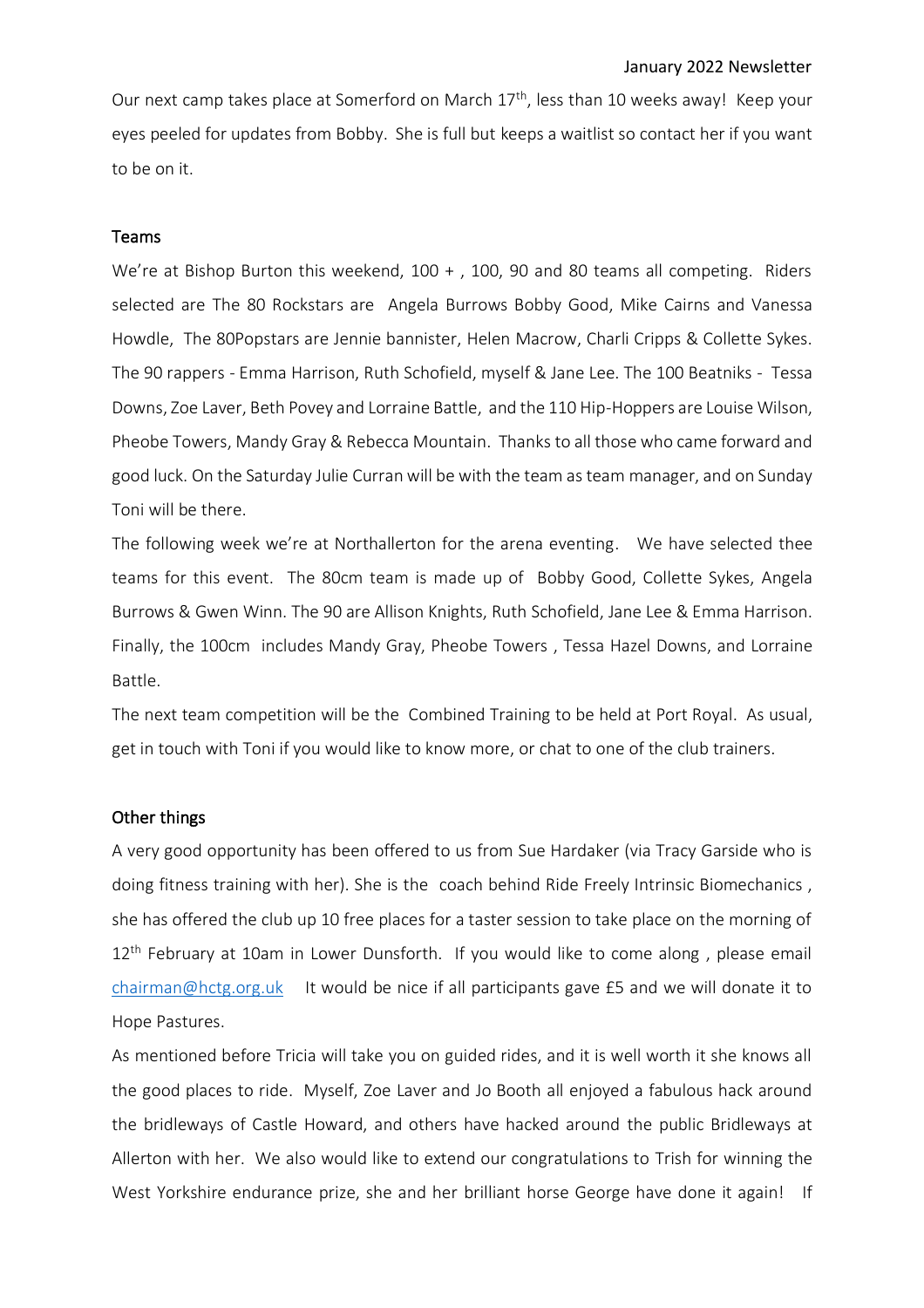anyone would like to know more about endurance riding get in touch with Tricia and she'll tell you all about it.

That's all for now. Keep in touch, let us know if you have any ideas for the club , or lesson feedback. Below I've included some feedback/insights on the recent dressage lesson series from the coach .

Ride well and keep safe,

from Sophie Ahmed and the Harewood committee.

Coach Tracy Garside gives her perspective on the recent group dressage lessons.

"Just driving home from the 4th and final flatwork session that made up a new Series for HCTG....

Thought I'd share my thoughts with the members as on reflection it's been a really productive initiative and would be great to run again as proven popular.....

I chose a progressive theme for each session which helped manage expectations but equally may have daunted a few so

hopefully the feedback will help put potential participants minds at ease

\*Riders Position and Effectiveness (seems like the obvious place to start)

This session focused on the 'Blueprint' for ideal classical position so developing awareness and practicing 'good habits'

\*\*Transitions - The Mirror of the Horses Training

A valuable opportunity to remember what 'good practice' looks /feels like and to have feedback on what you're achieving (along with homework)

\*\*\*Demistifying Shoulder In and Travers

This session particularly sounded daunting but quite honestly the variety of horses that attended and benefited from this evening is the main reason I felt compelled to put pen to paper

\*\*\*\*Rein Back & Counter Canter

This was a very progressive and fun session with amazing feedback from the riders....

Again young and older horses from all disciplines achieved so much.....

Everyone left knowing how they could recreate the exercises at home too

So, I've learnt a lot from this series - especially how riders often have a 'closed mindset' about their horses training and

abilities so it's been a pleasure to witness the breakthrough "

## Dates in the Diary

30/01/2022 Club Dressage Askham Bryan College 09/02/2022 Flat work or jumping with Jane Bartle Wilson. Yorkshire Riding Centre 12/02/2022 Show Jumping with Hazel TowersAllerton Park Stables 12/02/2022 Pole work with Tracy Garside Howe Hill Farm 12/02/2022 Intro session with Sue Hardaker , Lower Dunsforth 13/02/2022 Club Dressage. Askham Bryan College 05/03/2022. Pole work with Tracy Garside Howe Hill Farm 09/03/2022. Flat work or jumping with Jane Bartle Wilson. Yorkshire Riding Centre